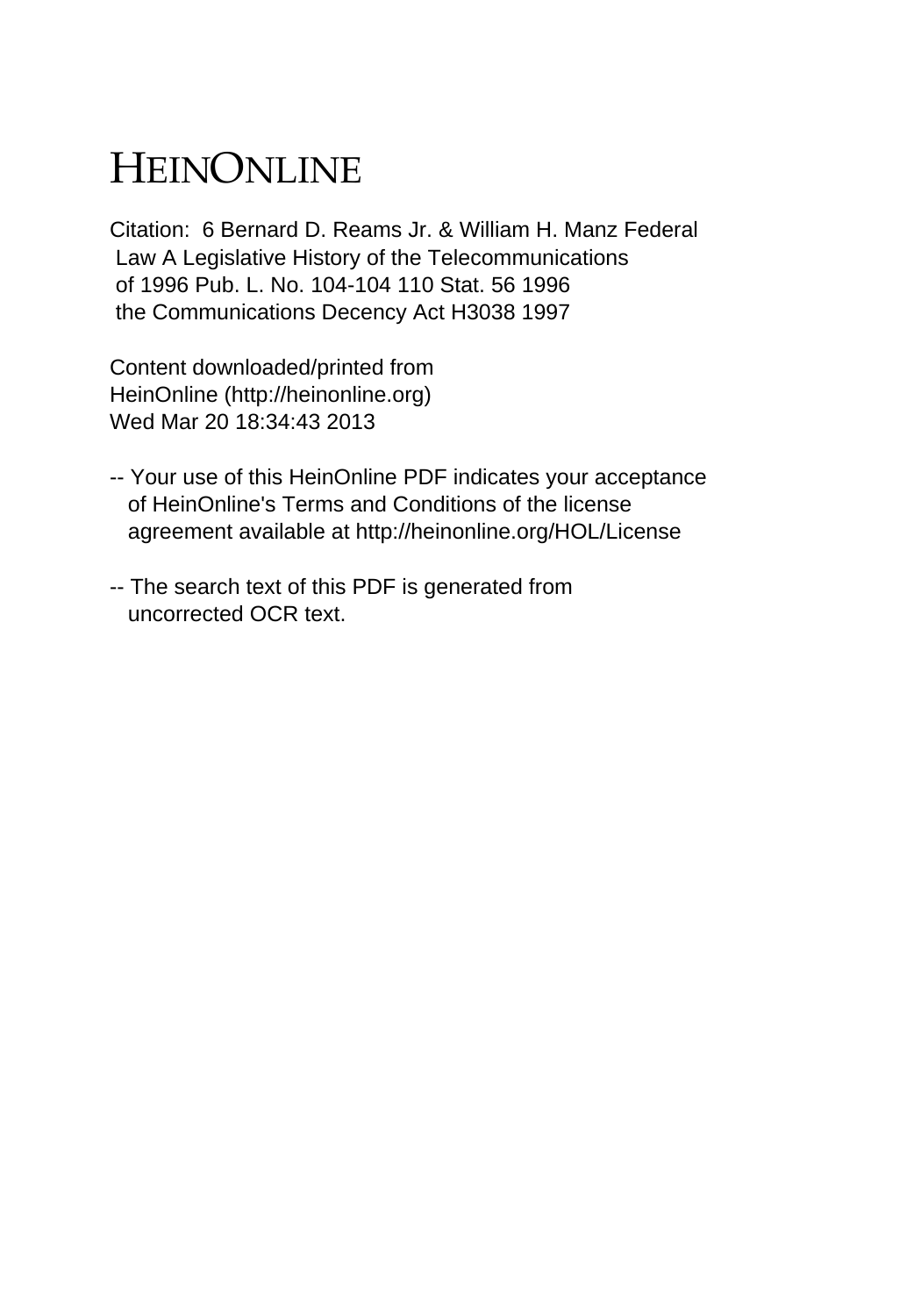## H-3038

#### Cistoria.<br>Città

## **CONGRESSIONAL RECORD - HOUSE**

nas (CA)<br>nas (CA)<br>nas (WY)

enbrennes

.<br>Arcromble auurcromo<br>Ackerman<br>Anderson Anderson<br>Andrews (NJ)<br>Andrews (NJ)<br>Annunsio<br>Annunsio<br>Anthony Aonierate Aspin<br>Bacchus Beilens œ Bennett Berman<br>Berman<br>Bilbray<br>Blackwell Bonior<br>Boraki<br>Boucher Brewster<br>Brooks **Srooms**<br>Brown<br>Brown<br>Bryant<br>Bustama ante Campbell (CO) ີ້ Chanman Clay<br>Clen .<br>Name  $Coleman(TX)$ Coleman (TX<br>Collins (IL)<br>Collins (MI)<br>Congerr<br>Congerr<br>Conger<br>Contello<br>Corne<br>Cramer<br>Darden Darian<br>Asia Darian<br>Asia Darian<br>Darian<br>Darian<br>Darian<br>Darian<br>Darian<br>Darian<br>Darian<br>Darian<br>Darian<br>Darian<br>Darian<br>Darian<br>Darian<br>Darian<br>Darian<br>Darian<br>Darian<br>Darian<br>Darian<br>Darian<br>Darian<br>Darian<br>Darian<br>Darian<br>Darian<br>Darian<br>Darian<br>Da **Fascell<br>Fasio<br>Feighan<br>Ford (MI)<br>Ford (TN) Frank (MA)**<br>Franks (CT)<br>Prost Prost<br>Gejdensor<br>Gejdensor<br>Gephardt<br>Geren

**Allard<br>Allen<br>Armey<br>Atkins** 

Baker<br>Ballenger

Barnard

Barrett<br>Barton

Bateman<br>Bentley

Bereuter<br>Bilirakis

 $\frac{1}{t}$ 

[Roll No. 111] **AVER** 240 Gibbons **Civer** Olver<br>Ortis<br>Owens (NY)<br>Owens (UT)<br>Pallone<br>Panetta<br>Parker onome<br>Olickman **Gintania**<br>Gonzalez<br>Green Guarini<br>Hall (OH)<br>Hamilton Parker<br>Payne (NJ)<br>Pease<br>Pelod<br>Penny<br>Perkins<br>Peterson (PL).<br>Peterson (MN) Hatcher Hayes (IL)<br>Hayes (LA) **Hefner** nemer<br>Hertel<br>Hoagland<br>Hochbrueck **Dick's** Horn<br>Horton ricana<br>Price Horton<br>Hoyer<br>Hughes<br>Jefferson rnee<br>Rahall rannel<br>Rangel<br>Reference<br>Romer<br>Romer<br>Romer<br>Romer<br>Romer<br>Romer<br>Samplius<br>Samplius<br>Samplius<br>Samplius<br>Samplius<br>Samplius<br>Samplius<br>Samplius<br>Samplius<br>Samplius<br>Samplius<br>Samplius<br>Samplius<br>Samplius<br>Samplius<br>Samplius<br>Samplius<br>Samplius<br> Jenkins Jening (T)<br>Johnson (C))<br>Johnson (C))<br>Johnson (C))<br>Johnson (C))<br>Johnson (C))<br>Johnson (C))<br>Johnson (C))<br>Johnson (C)<br>Markon (C))<br>Karlon (K))<br>London (K))<br>London (K))<br>London (K))<br>London (K))<br>London (K))<br>Markon Markon (K))<br>Marko **Slattery** Slaughter<br>Smith (FL)<br>Smith (IA) **Smith (1)**<br>Solars<br>Spratt<br>Staggern<br>Stallings<br>Stadds<br>Studds<br>Swift Synar<br>Tallon Tailon<br>Taylor (MS)<br>Thomas (GA)<br>Thornton Torres<br>Torricelli curred<br>Towns<br>Tradicant Unioned<br>Tradicant<br>Unioned<br>Vision<br>Walthington<br>Walthington<br>Walthington<br>Walthington<br>Walthington<br>Walthington<br>Walthington<br>Walthington<br>Walthington<br>Walthington<br>Walthington<br>Walthington<br>Walthington

#### NOES-178

Coughlin<br>Cox (CA)<br>Crane<br>Cumingham<br>Data<br>Delay<br>Delay<br>Doolittie<br>Dreir<br>Capter<br>Company<br>Experience<br>Experience (OK)<br>Experience (OK)<br>Experience (OK)<br>Experience (OK)<br>Experience (OK) **Boehlert<br>Boehner<br>Broomfield<br>Bunning** Burton<br>Callahan Camp<br>Camp<br>Carper<br>Chandler Clinger<br>Coble<br>Coleman (MO)  $(OK)$ Combest  $C_{\text{max}}$ 

| Ewing                    | Lewis (CA)    | Rosen              |
|--------------------------|---------------|--------------------|
| Pawell                   | Lewis (FL)    | Rohrabacher        |
| Pielda                   | Lightfoot     | Ros-Lehtiner       |
| Fish                     | Livingston    | Roth               |
| Gallegly                 | Lowery (CA)   | Roukema            |
| Gallo                    | Marienee      | Rowland            |
| Gekaa                    | Martin        | Santorum           |
| <b>Gilchrest</b>         | McCandiess    | Saxton             |
| Gillmor                  | McCollum      | Schaeler           |
| <b>Oilman</b>            | McCrery       | Schiff             |
| <b>Oingrich</b>          | McDade        | <b>Bchulze</b>     |
| Goodling                 | McEwen        | <b>Bensenbrenn</b> |
| Goss                     | McGrath       | Sharp              |
| Gradison                 | McMillan (NC) | Bhaw               |
| Grandy                   | Meyers        | Shaya              |
| Gunderson                | Michel        | Shuster            |
| HAII (TX)                | Miller (OH)   | <b>Bisisky</b>     |
| Hammerschmidt Müler (WA) |               | Smith (NJ)         |
| Hancock                  | Molinari      | Smith (OR)         |
| Hansen                   | Moorhead      | Smith (TX)         |
| Harris                   | Morella       | <b>Snowe</b>       |
| Hastert                  | Morrison      | <b>Solomon</b>     |
| Hefley<br>$\sim$         | Myers         | <b>Spence</b>      |
| Henry                    | Nichols       | <b>Stearns</b>     |
| Herger                   | Nussie        | Stenholm           |
| Hobson                   | Olin          | Stump              |
| Holloway                 | Orton         | <b>Bundquist</b>   |
| Hopkins                  | Oxley         | Swett              |
| Houghton                 | Packard       | Tanner             |
| Hubbard                  | Patterson     | Teuzin             |
| Huckaby                  | Paxon         | Taylor (NC)        |
| Hunter                   | Payne (VA)    | Thomas (CA         |
| Hutto                    | Petri         | Thomas (W)         |
| Hyde                     | Pickett       | Upton              |
| inhofe                   | Porter        | Vander Jagt        |
| Ireland                  | Pursell       | Vucanovich         |
| Jacobs                   | Quillen       | Walker             |
| James                    | Ramstad       | Weldon             |
| Johnson (TX)             | Ravenel       | Wolf               |
| Jonts                    | Regula        | Wylle              |
| Kasich                   | Rhodes        | Young (AK)         |
| <b>Klus</b>              | Ridge         | Young (FL)         |
| Kolbe                    | Riggs         | Zeliff             |
| Kyl                      | Rinaldo       | Zimmer             |
| Lagomarsino              | Ritter        |                    |
| Leach                    | Roberts       |                    |
| NOT VOTING—16            |               |                    |
| Archer                   | Plake         | Valentine          |
| <b>AuCoin</b>            | Kolter        |                    |
| Boxer                    | Lehman (FL)   | Waters             |
| Byron                    | Levine (CA)   | Weber<br>Yatron    |
| Campbell (CA)            | Moakley       |                    |
| Dannemeyer               | Pastor        |                    |
|                          |               |                    |
| $\square$ 1319           |               |                    |

Mr. JACOBS changed his vote from<br>"yea" to "nay."<br>So the resolution was agreed to.

The result of the vote was an-<br>nounced as above recorded.

A motion to reconsider was laid on the table

REPORT ON HOUSE RESOLUMITION 452 PROVIDING FOR CONSIDERATION OF H.R. 4111, 2011 SMALL BUSINESS CRUNCH RELIEF ACT OF 1992

Mr. DERRICK, from the Committee Mr. DERRICK, from the Committee<br>on Rules, submitted a privileged<br>report (Rept. No. 102-515) on the reso-<br>lution (H. Res. 452) providing for the<br>consideration of H.R. 4111 to amend<br>the Small Business Act to provide additional loan assistance to small businesses, and for other purposes which<br>was referred to the House Calendar and ordered to be printed.

 $\downarrow$ <sub>A</sub> COMPREHENSIVE TELECOM-**MUNICATIONS ANTITRUST** POLICY

(Mr. BROOKS asked and was given permission to address the House for 1 minute and to revise and extend his remarks.)

Mr. BROOKS. Mr. Speaker, today I am introducing the Antitrust Reform Act of 1992, a<br>bill that will establish in law a sound and broad-based competition policy that will guide the country's telecommunications industry into the 21st century.

Unfortunately, in this most important of industries, we are witnessing the plecement university of the 1982 AT&T consent decree,<br>raveling of the 1982 AT&T consent decree,<br>also known as the modification of final judgment, or MFJ. That decree was the culmination of 8 years of antitrust litigation by the De-<br>partment of Justice against AT&T's telecommunications monopoly. Under the terms of the MFJ. AT&T agreed to divest its competitive local monopoly phone service, while retaining its long distance and manufacturing operations. The local divested Bell companies reations. The local towers regional Bell operating<br>corparized into seven regional Bell operating<br>companies (RBOCs). In addition, under the<br>terms of the MFJ, the monopoly RBOC com-<br>parines were prohibited from entering compet telecommunications equipment manufacturing and long distance services. This restriction<br>was intended to assure that the RBOCs did not unfairly exploit their monopoly position in local telephone service. The MFJ prohibitions<br>were intended to continue until there was no substantial possibility the RBOC could use its monopoly power to impede competition in a<br>given line of business.

Recently, the comprehensive competitive<br>framework of the MFJ has come under assault. The U.S. Court of Appeals rejected, on procedural grounds, application of the decree's competitive entry test to the information services restriction and instructed U.S. District Court Judge Greene to apply an entry test that, in Judge Greene's view, all but mandated that he remove that restriction. His decision removing the restriction is now on appeal. Meanwhile, the Senate has passed legislation which would remove the decree's manufacturing restriction. These activities are occurring against a backdrop of lax agency oversight and deregulation.

The legislation I am introducing is based on the competitive principles of the MFJ and takes a properly balanced approach in dealing with the Nation's crucial telecommunications<br>industry. The bill recognizes the capabilities of the RBOCs to make significant and innovative<br>contributions to our Nation's technological development by permitting them to seek orderly<br>entry into competitive lines of business on a phased basis over the next several years.<br>RBOCs would be granted the flexibility to seek entry with regard to a particular product or geographic market within a competitive line<br>of business, or with regard to a line of business in its entirety. Because of concerns ex-<br>pressed that the MFJ prevents REOCs from participating in the research and development sphere or from adequately providing products<br>and services to the disabled where no one else is able to, the bill authorizes the RBOCs<br>to seek entry with regard to these activities immediately upon the bill's enactment.<br>My bill will ensure that the robust competi-

tion that has developed in the telecommunications industry under the MFJ is protected<br>against monopoly abuse. The bill requires that prior to entry into a competitive the of business, the RBOC must ostablish that there is no substantial possibility that it could use its monopoly power to impede competition in the

May 7. 1992

HeinOnline -- 6 Bernard D. Reams, Jr. & William H. Manz, Federal Telecommunications Law: A Legislative History of the Telecommunications Act of 1996, Pub. L. No. 104-104, 110 Stat. 56 (1996) including the Communications Decency Act H3038 1997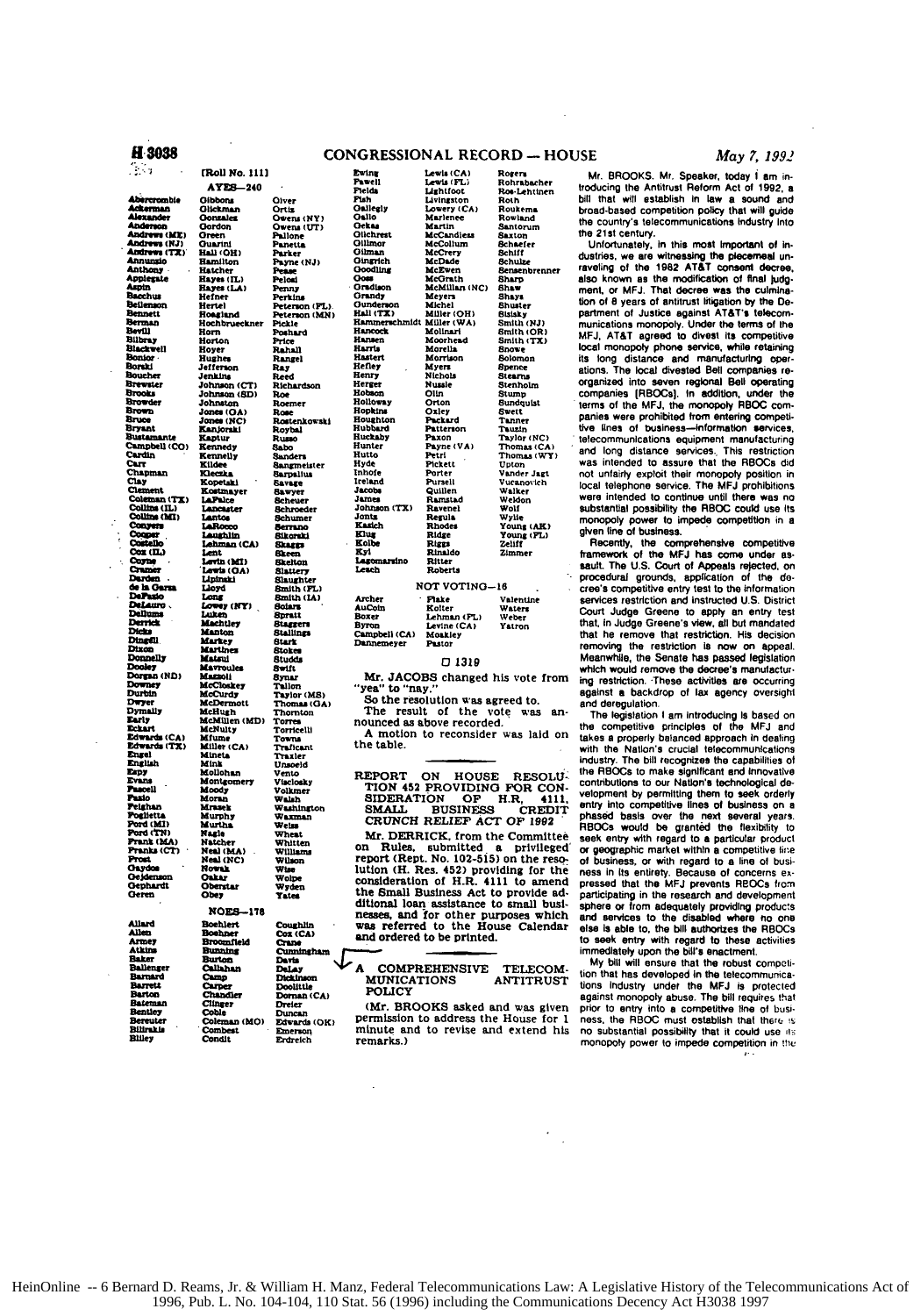market for which gotty is sought. This comnetitive entry test is based on the entry test that lies at the heart of the MFJ. The bill would apply this test comprehensively to all new market entries. However, in order to<br>avoid disruption of previously sanctioned RBOC activities, the bill includes a savings clause for waivers previously issued under the MFJ's own competitive entry test, as well as for the activities of the RBOC's research consortium. Belicore.

Once an RBOC has been allowed into a line of business, the antitrust laws would, of course, continue to apply. There would also be specific antitrust sateguards, based on the principles and administration of the MFJ, against anticompetitive discrimination and cross-subsidization, and against the RBOC's PSOC's to advise their officers and management personnel of their obligations under the act-and requires the RBOC CEO-or other responsible officer-to annually certify compliance to the Altorney General. The bill's protections would be enforced by the full array of traditional antitrist remedies, including criminal penalties, civil enforcement by the Department of Justice and private rights of action for treble damages or imunctive relief

This bill is being introduced following extensive hearings conducted by the Judiciary<br>Committee's Subcommittee on Economic and Commercial Law during the 102d Congress The subcommittee has received testimony<br>from a wide range of interested parties, including the RBOC's, information service providers, equipment manufacturers, long distance companies, tabor and consumer groups. and Federal and State regulators and law enforcament officials.

text-direct uniques.<br>I urge all of my colleagues to work for swift<br>passage of this important and timely legislaivon

VACATING 5-MINUTE SPECIAL ORDER AND SUBSTITUTING 15-MINUTE SPECIAL ORDER ON MAY 12, 1992

Mrs. COLLINS of Illinois. Mr. Speaker, I ask unanimous consent to<br>vacate my 5-minute special order on Tuesday, May 12, 1992, and in lieu<br>thereof ask permission to address the<br>House for 15 minutes during special orders at the appropriate time on May 12

The SPEAKER pro tempore (Mr. McNuLrv). Is there objection to the request of the gentlewoman from Illinois?

There was no objection.

## PERSONAL EXPLANATION

Mrs. COLLINS of Illinois. Mr. Speaker, I regret that I was unavoidably detained this morning and was not present for rollcall votes 108 on the approval of the Journal, and 109 to table the motion to appeal the<br>Sucaker's ruling. Had I been present, I would have voted "yes" on both votes.

#### RESCINDING CERTAIN BUDGET **AUTHORITY**

The SPEAKER pro tempore (Mr. McNULTY). Pursuant to House Resolution 447 and rule XXIII, the Chair dethe Whole House on the State of the Union for the consideration of the bill, H.R. 1990.

### $f11320$

IN THE COMMITTEE OF THE WHOLE Accordingly the House resolved<br>itself into the Committee of the

Whole House on the State of the Union for the consideration of the bill (H.R. 4990) rescinding certain budget authority, and for other purposes, with Mr. GLICKMAN in the chair.

The Clerk read the title of the bill.<br>The CHAIRMAN. Pursuant to the rule, the bill is considered as having<br>been read the first time.

Under the rule, the gentleman from<br>Mississippi [Mr, WHITTEN] will be recognized for 30 minutes, and the gentleman from Indiana (Mr. Myggs) will be recognized for 30 minutes.

The Chair recognizes the gentleman<br>from Mississippi (Mr. WHITTEN).

Mr. WHITTEN. Mr. Chairman, I yield myself such time as I may consume.

(Mr. WHITTEN asked and was given permission to revise and extend his remarks.)

Mr. WHITTEN. Mr. Chairman, the House faces an unusual situation<br>today—one which concerns us all as it does the people of the Nation.

What we bring you today is from our<br>Committee on Appropriations which I have the honor to head. In the preparation of this bill and the report, of course, we have had the benefit of the<br>counsel of all the members of the committee and the very fine staff of our<br>committee. I present it on behalf of the committee today after discussions<br>by our committee with leaders of various agencies of the executive branch and based on our experience of years of service on the Committee on Appropriations.

Mr. Chairman, it is through our ap-<br>propriations bills that we make the public investments in roads, bridges, harbors, airports, science, education, research and development, law enforcement, housing, environmental<br>protection, and many other important areas that will keep our country growing and prospering into the 21st century.

Last year the committee in 13 separate appropriations bills appropriated<br>\$728,655,000,000 in over 1,200 appropriations accounts to fund the agencies which carry out programs vital to the nation in every area of the country. In preparing for those bills, the<br>committee took testimony from over 5,200 witnesses in 271 hearing days of testimony.

Each one of those bills was presented to the full committee by the appropriate subcommittee. The committeeers of the subcommittee.

ommendations and reported those bills to the House

Those hills were then considered in the House. Amendments were offered. some were adopted, some were defeated. Each bill passed the House and<br>went to the Senate. The Senate passed 12 of those bills, and we brought back conference reports on those 12 bills. and those conference reports were debated. Amendments in disagreement were debated, and identical conference agreements were adopted by the<br>House and by the Senate.

The bills were presented to the<br>President. Ten of those bills were<br>signed. Two of the bills were vetoed because of abortion language. **Bills** with the objectionable language removed passed the House, passed the Senate, and were signed by the President. The President did not veto a single appropriations bill last year because of the total funding amount or because of changes in priority that the Congress made to his proposal:

Now, for whatever reason, the President has proposed rescissions of<br>\$5,663,000,000 in messages transmitted March 10, March 20, and April 8. The committee as it has when rescission proposals have been proposed by the president ever since 1975, carefully<br>considered those proposals and,<br>through the subcommittee processthe same process that produced the<br>appropriations bills that the President signed less than 6 months ago-agreed to rescind more than the President proposed.

The President says we need to<br>reduce Federal spending in order to reduce the deficit.

exame and an<br>analytic characteristic conduct of the caused by your Committee on Appro-<br>priations. Since 1945, the committee<br>has reduced the Presidents' budget requests by \$188,800,000,000. Since 1975. re have rescinded \$1,608,000,000 more than the Presidents have proposed to be rescinded.

Mr. Chairman, you can eliminate all Mr. Charman, you can emission for the fiscal year 1992, and you will not eliminate the deficit for fiscal year 1992.<br>The only way the deficit will be reduced, in my opinion, is to increase<br>productive employment in the United States and in the process expand the revenue base.

In the last 10 years, our trade deficit has increased by over a trillion dollars. I know it is growing less now than last year, and I am glad of that, but the fact is, the trade deficit is still growing

America needs to produce more and export more. We need to regain our normal domestic and foreign markets.

We need to make investments in<br>America, investments in assets—education, highways, rivers, harbors, investments that will improve access to markets; investments that will rebuild our deteriorating highways, our deteriorating water systems, our deteriorat-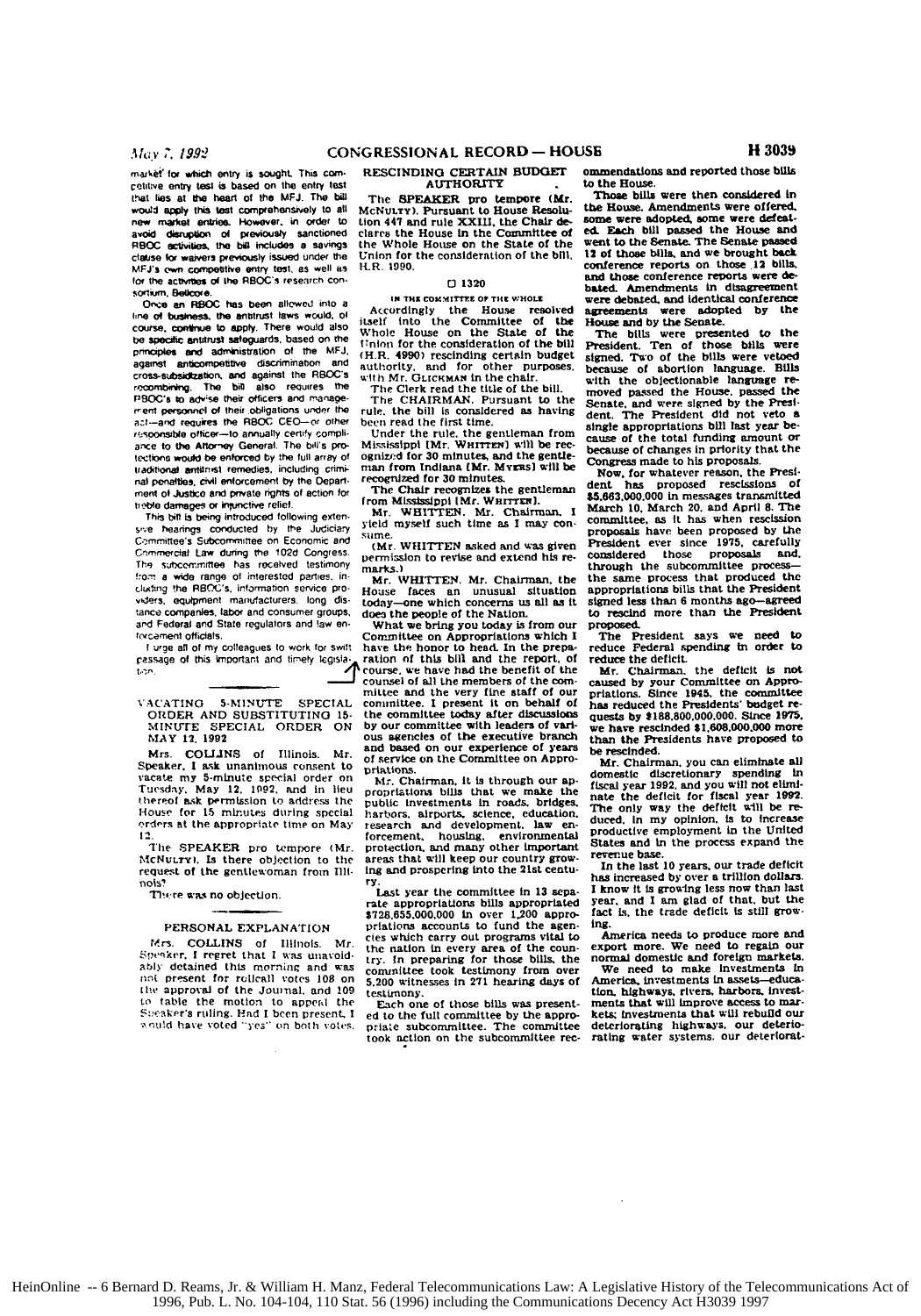HeinOnline -- 6 Bernard D. Reams, Jr. & William H. Manz, Federal Telecommunications Law: A Legislative History of the Telecommunications Act of 1996, Pub. L. No. 104-104, 110 Stat. 56 (1996) including the Communications Decency Act [lii] 1997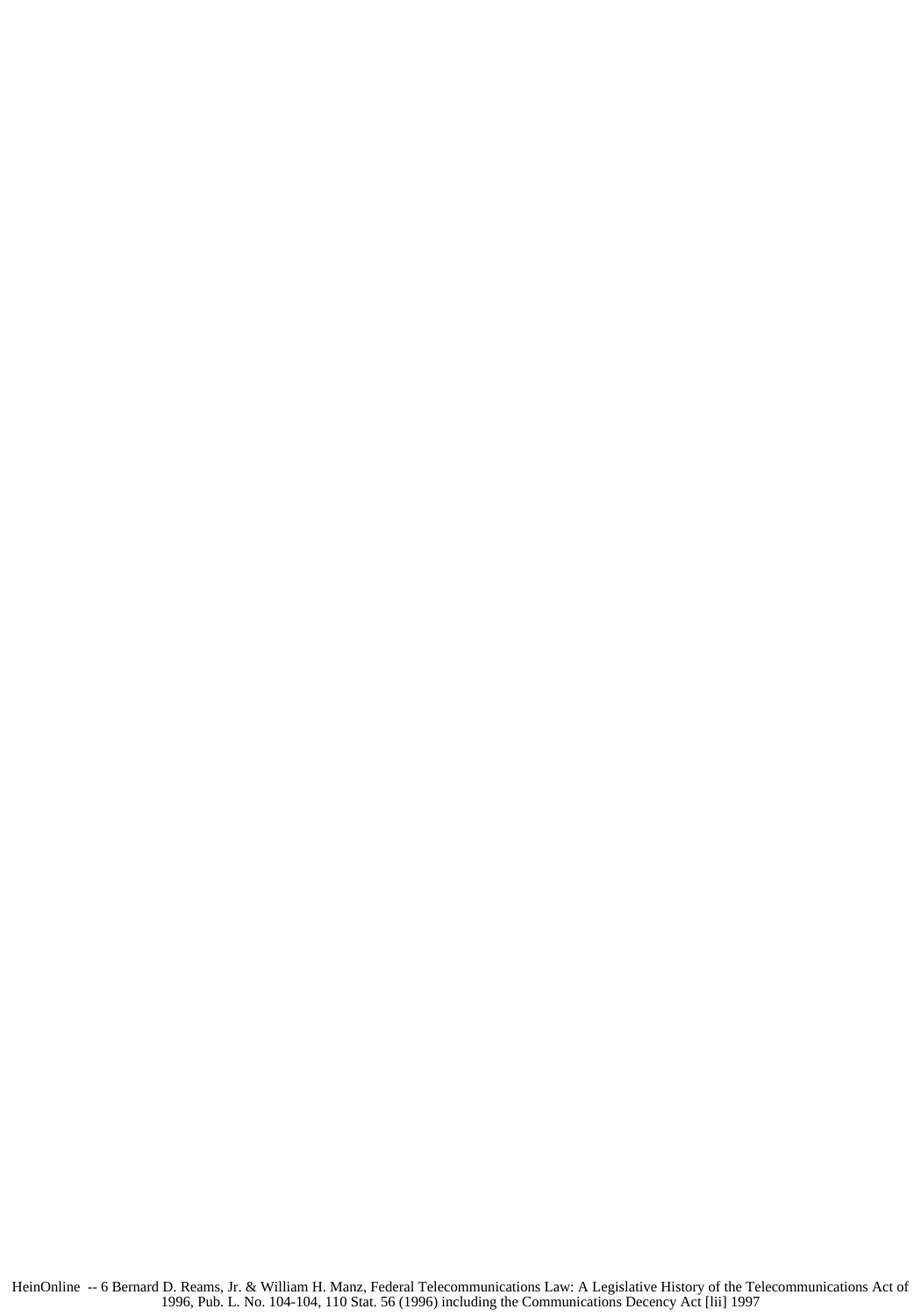## Document No. **133**

 $\bar{z}$ 

 $\chi(\lambda)$  .

 $\mathcal{L}_{\text{max}}$  and  $\mathcal{L}_{\text{max}}$ 

 $\bar{z}$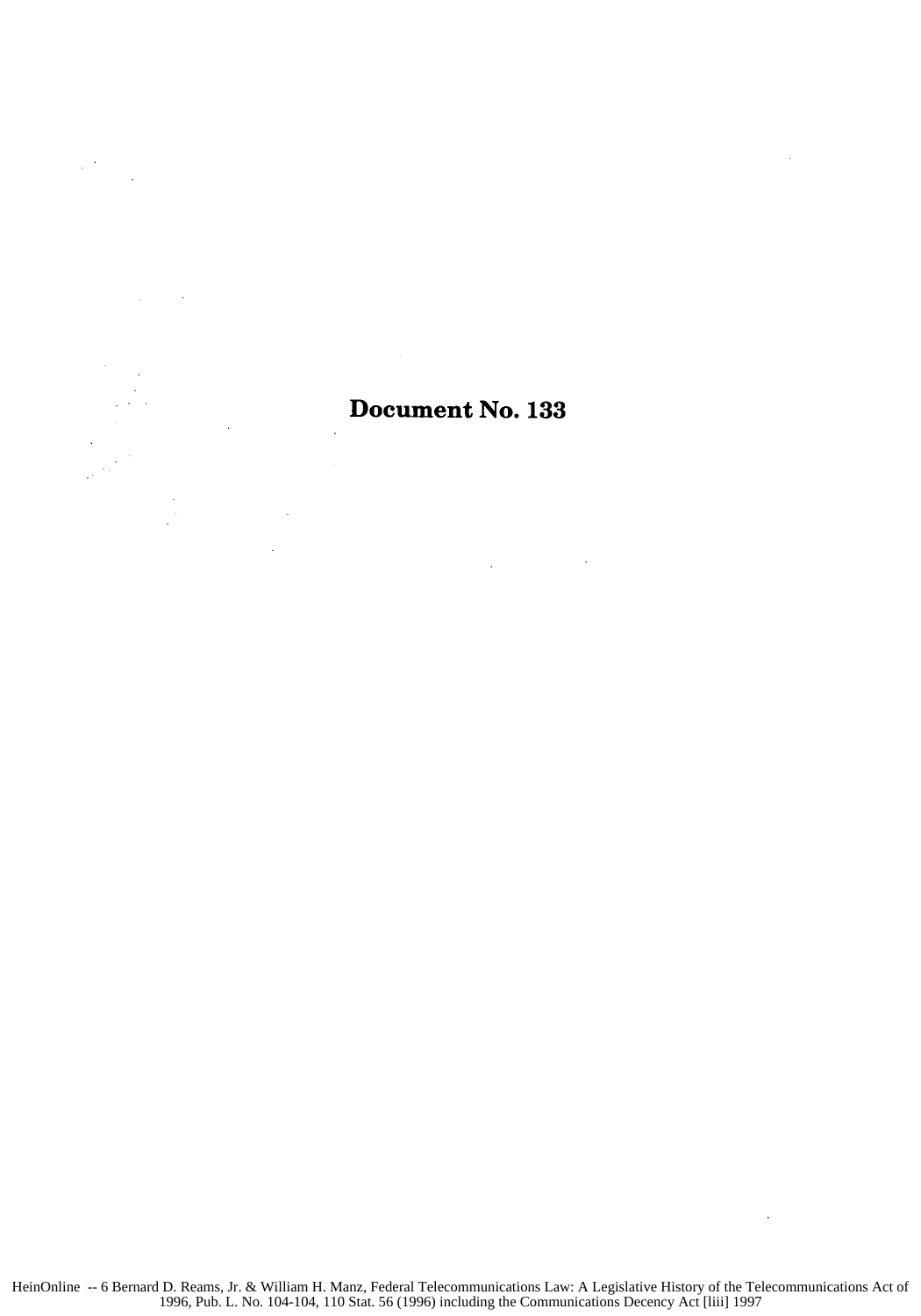HeinOnline -- 6 Bernard D. Reams, Jr. & William H. Manz, Federal Telecommunications Law: A Legislative History of the Telecommunications Act of 1996, Pub. L. No. 104-104, 110 Stat. 56 (1996) including the Communications Decency Act [liv] 1997

 $\bar{\beta}$  $\sim 10^{11}$  km  $\sim$ 

 $\mathcal{A}^{\mathcal{A}}$ 

 $\bar{z}$ 

 $\bar{z}$ 

l,

 $\ddot{\phantom{a}}$ 

 $\sim$   $\sim$ 

 $\bar{z}$